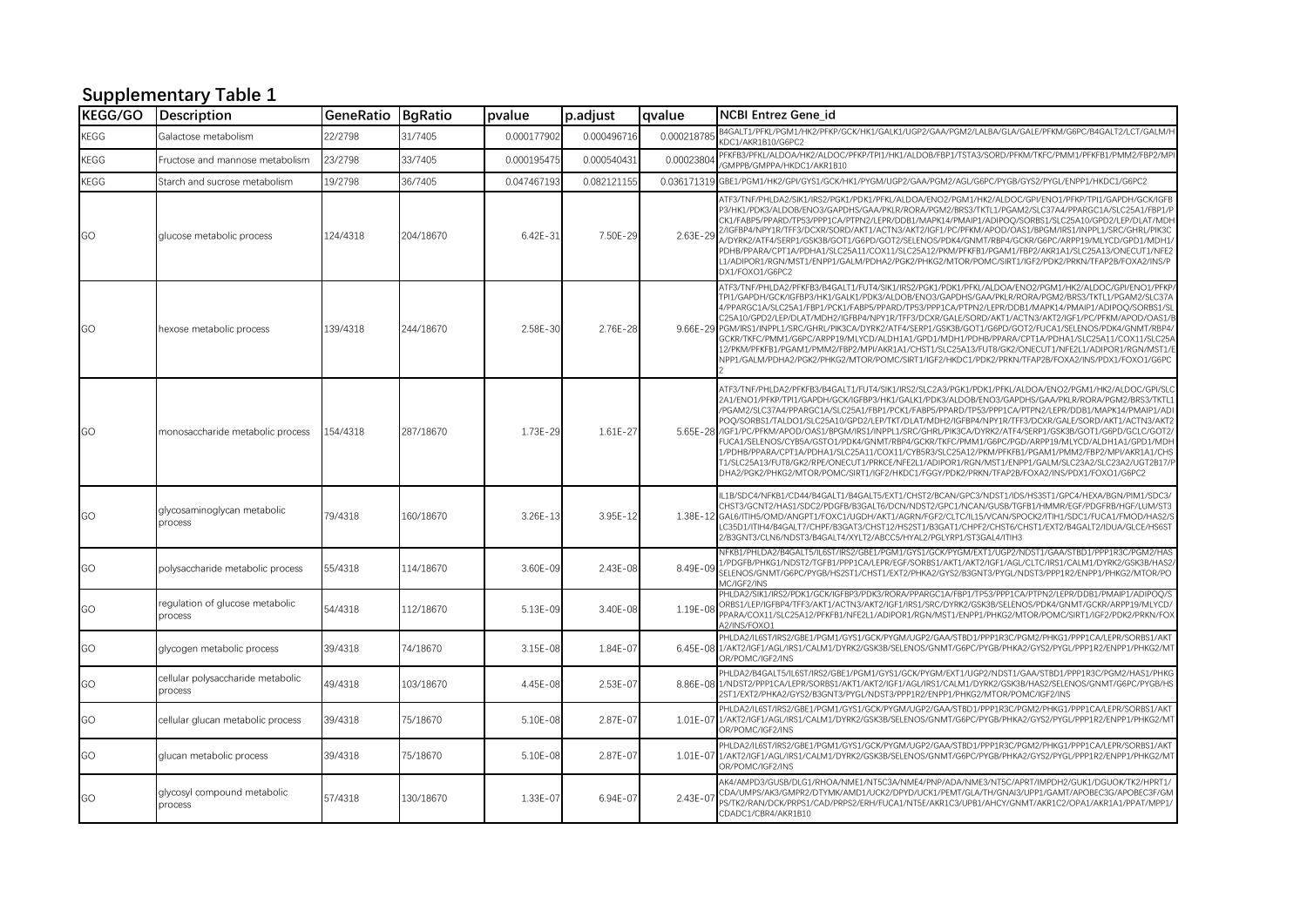| GO | positive regulation of glucose<br>metabolic process      | 23/4318  | 38/18670  | 8.45E-07    | 3.87E-06    | 1.35E-06     | IRS2/GCK/PPARGC1A/PTPN2/DDB1/PMAIP1/SORBS1/AKT1/ACTN3/AKT2/IGF1/IRS1/SRC/DYRK2/ARPP19/PPARA/SLC25A12<br>/RGN/PHKG2/SIRT1/IGF2/INS/FOXO1                                                                                                                                                                                                                                                                                                                                                                                                                                                                                                                                                                                                                 |  |
|----|----------------------------------------------------------|----------|-----------|-------------|-------------|--------------|---------------------------------------------------------------------------------------------------------------------------------------------------------------------------------------------------------------------------------------------------------------------------------------------------------------------------------------------------------------------------------------------------------------------------------------------------------------------------------------------------------------------------------------------------------------------------------------------------------------------------------------------------------------------------------------------------------------------------------------------------------|--|
| GO | proteoglycan metabolic process                           | 42/4318  | 94/18670  | 3.16E-06    | 1.30E-05    |              | BMP2/EXT1/BCAN/NDST1/IDS/HS3ST1/HEXA/BGN/CHST3/B3GALT6/DCN/NDST2/GPC1/NCAN/CTNNB1/PPARD/BMPR2/C<br>4.54E-06 ANT1/TCF7L2/UGDH/CHST8/BMPR1B/IGF1/VCAN/SULF2/SPOCK2/COL11A1/SLC35D1/B4GALT7/CHPF/B3GAT3/CHST12/HS<br>2ST1/B3GAT1/CHPF2/EXT2/IDUA/GLCE/HS6ST2/NDST3/XYLT2/COL2A1                                                                                                                                                                                                                                                                                                                                                                                                                                                                            |  |
| GO | regulation of polysaccharide<br>metabolic process        | 24/4318  | 43/18670  | 3.71E-06    | 1.50E-05    | $5.25E - 06$ | NFKB1/PHLDA2/IRS2/GCK/PDGFB/TGFB1/PPP1CA/EGF/SORBS1/AKT1/AKT2/IGF1/CLTC/IRS1/DYRK2/GSK3B/HAS2/SELENOS<br>/ENPP1/PHKG2/MTOR/POMC/IGF2/INS                                                                                                                                                                                                                                                                                                                                                                                                                                                                                                                                                                                                                |  |
| GO | fructose 1,6-bisphosphate metabolic<br>process           | 9/4318   | 10/18670  | 1.49E-05    | 5.28E-05    |              | 1.85E-05 PFKL/ALDOA/ALDOC/PFKP/ALDOB/FBP1/PFKM/FBP2/IFNG                                                                                                                                                                                                                                                                                                                                                                                                                                                                                                                                                                                                                                                                                                |  |
| GO | glucose 6-phosphate metabolic<br>process                 | 16/4318  | 25/18670  | 1.50E-05    | 5.28E-05    |              | 1.85E-05 HK2/GPI/GCK/HK1/PGM2/TALDO1/TKT/G6PD/G6PC/PGD/PGAM1/PGLS/RPE/NFE2L1/HKDC1/G6PC2                                                                                                                                                                                                                                                                                                                                                                                                                                                                                                                                                                                                                                                                |  |
| GO | regulation of glycogen metabolic<br>process              | 18/4318  | 35/18670  | 0.0002477   | 0.000673437 |              | 0.000235889 PHLDA2/IRS2/GCK/PPP1CA/SORBS1/AKT1/AKT2/IGF1/IRS1/DYRK2/GSK3B/SELENOS/ENPP1/PHKG2/MTOR/POMC/IGF2/INS                                                                                                                                                                                                                                                                                                                                                                                                                                                                                                                                                                                                                                        |  |
| GO | fructose metabolic process                               | 10/4318  | 15/18670  | 0.00040412  | 0.001054491 |              | 0.000369363 PFKFB3/ALDOA/ALDOC/ALDOB/FBP1/SORD/TKFC/ALDH1A1/PFKFB1/FBP2                                                                                                                                                                                                                                                                                                                                                                                                                                                                                                                                                                                                                                                                                 |  |
| GO | galactose metabolic process                              | 9/4318   | 13/18670  | 0.00053197  | 0.001350226 |              | 0.000472952 B4GALT1/PGM1/GALK1/PGM2/PPARGC1A/GALE/CHST1/GK2/GALM                                                                                                                                                                                                                                                                                                                                                                                                                                                                                                                                                                                                                                                                                        |  |
| GO | positive regulation of glycogen<br>metabolic process     | 11/4318  | 18/18670  | 0.000610972 | 0.001531367 |              | 0.000536401 IRS2/GCK/SORBS1/AKT1/AKT2/IGF1/IRS1/DYRK2/PHKG2/IGF2/INS                                                                                                                                                                                                                                                                                                                                                                                                                                                                                                                                                                                                                                                                                    |  |
| GO | disaccharide metabolic process                           | 8/4318   | 11/18670  | 0.000676294 | 0.001665823 |              | 0.000583497 B4GALT1/SLC2A1/GAA/FBP1/LALBA/FBP2/IDUA/BRAF                                                                                                                                                                                                                                                                                                                                                                                                                                                                                                                                                                                                                                                                                                |  |
| GO | glucosamine-containing compound<br>metabolic process     | 11/4318  | 24/18670  | 0.011891653 | 0.021048203 |              | 0.007372678 CHST2/LARGE1/NAGK/CHST3/PGM3/GNPDA1/CHST6/CHST1/GNE/NANP/CHST4                                                                                                                                                                                                                                                                                                                                                                                                                                                                                                                                                                                                                                                                              |  |
| GO | glycoprotein metabolic process                           | 114/4318 | 419/18670 | 0.027484567 | 0.043647559 | 0.015288688  | HBEGF/PTX3/PHLDA1/TNIP1/B4GALT1/FUT4/B4GALT5/BMP2/GFPT2/EXT1/BCAN/NDST1/LARGE1/IDS/HS3ST1/HEXA/BGN/<br>ATP7A/CHST3/B4GALNT2/BCL2/GCNT2/B3GALT6/DCN/NDST2/GPC1/NCAN/MVD/FBXO6/CTNNB1/ARFGEF1/PPARD/NCS<br>TN/BMPR2/CANT1/DAD1/HIF1A/PSEN1/TCF7L2/LFNG/ST3GAL6/LEP/VEGFB/MUC1/AMFR/UGDH/CHST8/ST6GALNAC2/BM<br>PR1B/NGLY1/UBE2J1/PGM3/LMAN1/IGF1/IL15/ST3GAL5/ST8SIA4/VCAN/SULF2/SPOCK2/MT3/MMP12/SERP1/EDEM1/PLCB<br>1/RAB1A/RPN1/SDE2L1/COL11A1/PLOD3/CCR7/SLC35D1/PMM1/NPC1/ENTPD5/MAN1A1/MARCHE6/ACOT8/OSTC/PMM2<br>/B4GALT7/CHPF/B3GAT3/CHST12/HS2ST1/MPI/B3GAT1/CHPF2/ALG1/GFPT1/EXT2/B4GALT2/FUT8/IDUA/GLCE/HS6ST2/SR<br>D5A3/B3GNT3/GAL3ST1/NDST3/B4GALT4/XYLT2/CHST4/AGO2/MGAT1/COL2A1/GCNT1/TRAK2/GATA1/ST3GAL4/CCL19/G<br>ALNT1/GALNT3/ST6GAL1 |  |
| GO | positive regulation of glycoprotein<br>metabolic process | 10/4318  | 24/18670  | 0.033459661 | 0.052512851 |              | 0.018393987 CTNNB1/ARFGEF1/NCSTN/TCF7L2/IGF1/IL15/PLCB1/RAB1A/CCR7/CCL19                                                                                                                                                                                                                                                                                                                                                                                                                                                                                                                                                                                                                                                                                |  |
| GO | pentose metabolic process                                | 7/4318   | 15/18670  | 0.038431909 | 0.05859725  |              | 0.020525205 TALDO1/TKT/DCXR/G6PD/PGD/RPE/FGGY                                                                                                                                                                                                                                                                                                                                                                                                                                                                                                                                                                                                                                                                                                           |  |
| GO | regulation of glycoprotein metabolic<br>process          | 17/4318  | 49/18670  | 0.044193094 | 0.066999402 |              | 0.023468276 HBEGF/PTX3/BCL2/CTNNB1/ARFGEF1/NCSTN/TCF7L2/IGF1/IL15/MT3/PLCB1/RAB1A/CCR7/ACOT8/AGO2/GATA1/CCL19                                                                                                                                                                                                                                                                                                                                                                                                                                                                                                                                                                                                                                           |  |
| GO | oligosaccharide metabolic process                        | 14/4318  | 48/18670  | 0.202621339 | 0.25254881  |              | 0.088461764 B4GALT1/SLC2A1/GAA/FBP1/LALBA/ST3GAL6/GLA/ST8SIA4/FBP2/FUT8/IDUA/GM2A/ST3GAL4/BRAF                                                                                                                                                                                                                                                                                                                                                                                                                                                                                                                                                                                                                                                          |  |
| GO | alvcosphingolipid metabolic process                      | 17/4318  | 66/18670  | 0.35063512  | 0.410627765 |              | 0.143833013 B4GALT5/LARGE1/HEXA/BAX/ESYT1/UGCG/GLA/GALC/ST3GAL5/ST8SIA4/PRKCD/ITGB8/CLN6/GAL3ST1/GM2A/KIT/STS                                                                                                                                                                                                                                                                                                                                                                                                                                                                                                                                                                                                                                           |  |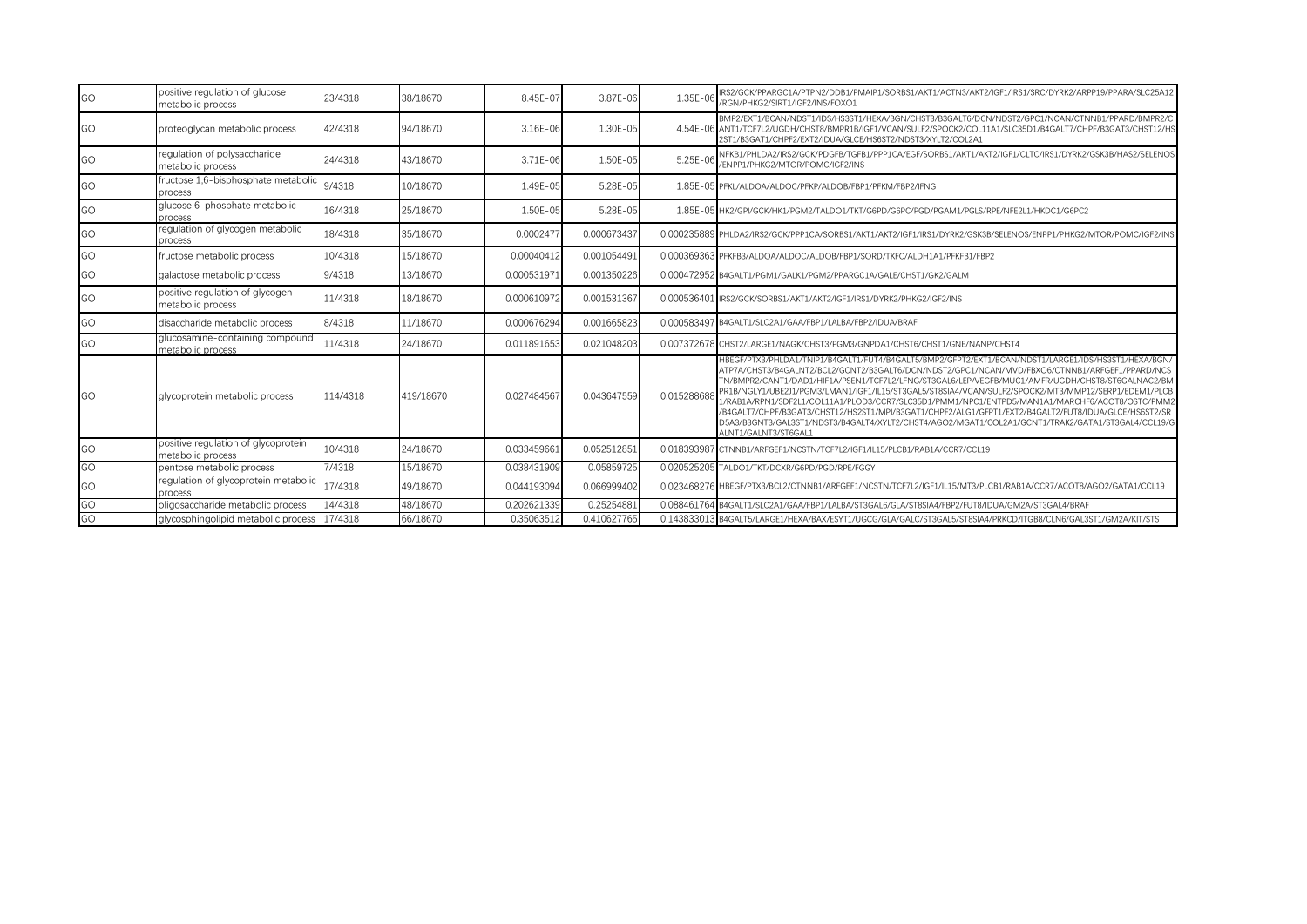## **Supplementary Table 2**

**gene\_id (DE-GRGs)**

| CD44            | <b>VCAN</b>        |
|-----------------|--------------------|
| GALNT3          | <b>NCAN</b>        |
| <b>UGT2B17</b>  | FBP <sub>2</sub>   |
| <b>ALDOC</b>    | <b>BCAN</b>        |
| CCL19           | AKR1C2             |
| FOXA2           | STBD1              |
| MT <sub>3</sub> | AHCY               |
| TFAP2B          | тн                 |
| PPARGC1A        | <b>PRKCE</b>       |
| <b>TNF</b>      | RBP4               |
| MMP12           | PLCB1              |
| CCR7            | SPOCK <sub>2</sub> |
| <b>PRKN</b>     | COL2A1             |
| <b>INS</b>      | UPP1               |
| <b>APOD</b>     | <b>PYGM</b>        |
| <b>GCKR</b>     |                    |

## <u><sup>GCKR</sup>\_\_\_\_\_\_]</u><br>The top 10 significant items (GO-BP, CC, MF and KEGG) were shown here

| ONTOLOG<br>Υ | ID         | Description                                                       | GeneRat<br>io | <b>BgRatio</b> | pvalue      | p.adjust    | qvalue                | geneID                                                                                         |
|--------------|------------|-------------------------------------------------------------------|---------------|----------------|-------------|-------------|-----------------------|------------------------------------------------------------------------------------------------|
| <b>BP</b>    | GO:0005996 | monosaccharide metabolic process                                  | 13/31         | 292/18670      | 4.11456E-16 | 8.6735E-13  |                       | ALDOC/APOD/GCKR/FOXA2/INS/PRK<br>4.13189E-13 N/PRKCE/RBP4/TFAP2B/TNF/UGT2B1<br>7/FBP2/PPARGC1A |
| <b>BP</b>    | GO:0006006 | glucose metabolic process                                         | 11/31         | 209/18670      | 1.84886E-14 | 1.9487E-11  |                       | ALDOC/APOD/GCKR/FOXA2/INS/PRK<br>9.28323E-12 N/RBP4/TFAP2B/TNF/FBP2/PPARGC1                    |
| <b>BP</b>    | GO:0019318 | hexose metabolic process                                          | 11/31         | 249/18670      | 1.27408E-13 | 8.95255E-11 | 4.26482E-11           | ALDOC/APOD/GCKR/FOXA2/INS/PRK<br>N/RBP4/TFAP2B/TNF/FBP2/PPARGC1                                |
| <b>BP</b>    | GO:0009100 | glycoprotein metabolic process                                    | 11/31         | 419/18670      | 3.61071E-11 | 1.90284E-08 |                       | CCR7/COL2A1/VCAN/NCAN/GALNT3/<br>9.06478E-09 MMP12/MT3/CCL19/SPOCK2/PLCB1/<br><b>BCAN</b>      |
| <b>BP</b>    | GO:0044262 | cellular carbohydrate metabolic<br>process                        | 9/31          | 286/18670      | 6.14793E-10 | 2.59197E-07 | 1.23476E-0            | GCKR/FOXA2/INS/PRKN/PRKCE/PYG<br>M/FBP2/STBD1/PPARGC1A                                         |
| <b>BP</b>    | GO:0050708 | regulation of protein secretion                                   | 10/31         | 472/18670      | 2.67263E-09 | 9.38984E-07 | 4.47314E-0            | CCR7/FOXA2/INS/MMP12/PRKN/PRK<br>CE/RBP4/CCL19/TFAP2B/TNF                                      |
| <b>BP</b>    | GO:0042593 | glucose homeostasis                                               | 8/31          | 241/18670      | 4.19075E-09 | 1.08769E-06 | 5.18157E-0            | GCKR/FOXA2/INS/PRKCE/RBP4/TFAP<br>2B/TH/PPARGC1A                                               |
| <b>BP</b>    | GO:0033500 | carbohydrate homeostasis                                          | 8/31          | 242/18670      | 4.32924E-09 | 1.08769E-06 | 5.18157E-07           | GCKR/FOXA2/INS/PRKCE/RBP4/TFAP<br>2B/TH/PPARGC1A                                               |
| <b>BP</b>    | GO:0002791 | regulation of peptide secretion                                   | 10/31         | 500/18670      | 4.64386E-09 | 1.08769E-06 | 5.18157E-07           | CCR7/FOXA2/INS/MMP12/PRKN/PRK<br>CE/RBP4/CCL19/TFAP2B/TNF                                      |
| <b>BP</b>    | GO:0010677 | negative regulation of cellular<br>carbohydrate metabolic process | 5/31          | 42/18670       | 7.32834E-09 | 1.54481E-06 | 7.3592E-07            | GCKR/FOXA2/INS/PRKN/PPARGC1A                                                                   |
| MF           | GO:0031406 | carboxylic acid binding                                           | 6/31          | 193/17697      | 9.13337E-07 | 7.35879E-05 | 4.78435E-05           | CD44/VCAN/NCAN/AKR1C2/TH/BCA                                                                   |
| MF           | GO:0043177 | organic acid binding                                              | 6/31          | 205/17697      | 1.29861E-06 | 7.35879E-05 | 4.78435E-05           | CD44/VCAN/NCAN/AKR1C2/TH/BCA                                                                   |
| MF           | GO:0030246 | carbohydrate binding                                              | 6/31          | 271/17697      | 6.51188E-06 | 0.000276755 | 0.000179934           | VCAN/NCAN/GALNT3/GCKR/STBD1/B<br>CAN                                                           |
| MF           | GO:0005539 | glycosaminoglycan binding                                         | 5/31          | 229/17697      | 4.48415E-05 | 0.001524611 | 0.000991233           | CD44/VCAN/NCAN/SPOCK2/BCAN                                                                     |
| MF           | GO:0005540 | hyaluronic acid binding                                           | 4/31          | 21/17697       | 4.51475E-08 | 7.67507E-06 | 4.98998E-06           | CD44/VCAN/NCAN/BCAN                                                                            |
| MF           | GO:0016757 | transferase activity, transferring<br>glycosyl groups             | 4/31          | 280/17697      | 0.001378343 | 0.024356289 |                       | 0.015835358 GALNT3/PYGM/UGT2B17/UPP1                                                           |
| MF           | GO:0004857 | enzyme inhibitor activity                                         | 4/31          | 375/17697      | 0.00397143  | 0.045009535 | 0.029263165           | GCKR/MT3/TFAP2B/SPOCK2                                                                         |
| MF           | GO:0005518 | collagen binding                                                  | 3/31          | 67/17697       | 0.000216105 | 0.006122976 | 0.003980882           | CD44/MMP12/SPOCK2                                                                              |
| MF           | GO:0043178 | alcohol binding                                                   | 3/31          | 85/17697       | 0.000436164 | 0.010592545 | 0.006886794           | APOD/PRKCE/RBP4                                                                                |
| MF           | GO:0002020 | protease binding                                                  | 3/31          | 128/17697      | 0.001432723 | 0.024356289 | 0.015835358           | INS/PRKN/TNF                                                                                   |
| CC           | GO:0005796 | Golgi lumen                                                       | 4/31          | 102/19717      | 1.90766E-05 | 0.002003047 | 0.00150605            | VCAN/NCAN/INS/BCAN                                                                             |
| CC           | GO:0043202 | lysosomal lumen                                                   | 3/31          | 95/19717       | 0.000441656 | 0.02318695  | 0.017433797           | VCAN/NCAN/BCAN                                                                                 |
| CC           | GO:0005775 | vacuolar lumen                                                    | 3/31          | 172/19717      | 0.002450375 | 0.085763111 | 0.064483542           | VCAN/NCAN/BCAN                                                                                 |
| <b>KEGG</b>  | hsa04931   | Insulin resistance                                                | 5/21          | 108/8076       | 6.68739E-06 | 0.001103419 | 0.000893998           | INS/PRKCE/PYGM/TNF/PPARGC1A                                                                    |
| KEGG         | hsa04922   | Glucagon signaling pathway                                        | 4/21          | 107/8076       | 0.000146542 | 0.011775086 | 0.009540261           | PYGM/FBP2/PPARGC1A/PLCB1                                                                       |
| KEGG         | hsa04930   | Type II diabetes mellitus                                         | 3/21          | 46/8076        | 0.000214092 | 0.011775086 | 0.009540261           | INS/PRKCE/TNF                                                                                  |
| KEGG         | hsa04910   | Insulin signaling pathway                                         | 4/21          | 137/8076       | 0.000379053 | 0.015635929 | 0.012668345           | INS/PYGM/FBP2/PPARGC1A                                                                         |
| KEGG         | hsa04950   | Maturity onset diabetes of the young 2/21                         |               | 26/8076        | 0.002015806 | 0.048125166 | 0.038991363 FOXA2/INS |                                                                                                |
| KEGG         | hsa04061   | Viral protein interaction with<br>cytokine and cytokine receptor  | 3/21          | 100/8076       | 0.002083683 | 0.048125166 |                       | 0.038991363 CCR7/CCL19/TNF                                                                     |
| KEGG         | hsa04933   | AGE-RAGE signaling pathway in<br>diabetic complications           | 3/21          | 100/8076       | 0.002083683 | 0.048125166 |                       | 0.038991363 PRKCE/TNF/PLCB1                                                                    |
| KEGG         | hsa00030   | Pentose phosphate pathway                                         | 2/21          | 30/8076        | 0.002681233 | 0.048125166 | 0.038991363           | ALDOC/FBP2                                                                                     |
| KEGG         | hsa00051   | Fructose and mannose metabolism                                   | 2/21          | 33/8076        | 0.003239215 | 0.048125166 |                       | 0.038991363 ALDOC/FBP2                                                                         |
| KEGG         | hsa05131   | Shigellosis                                                       | 4/21          | 246/8076       | 0.003340765 | 0.048125166 |                       | 0.038991363 CD44/PRKCE/TNF/PLCB1                                                               |